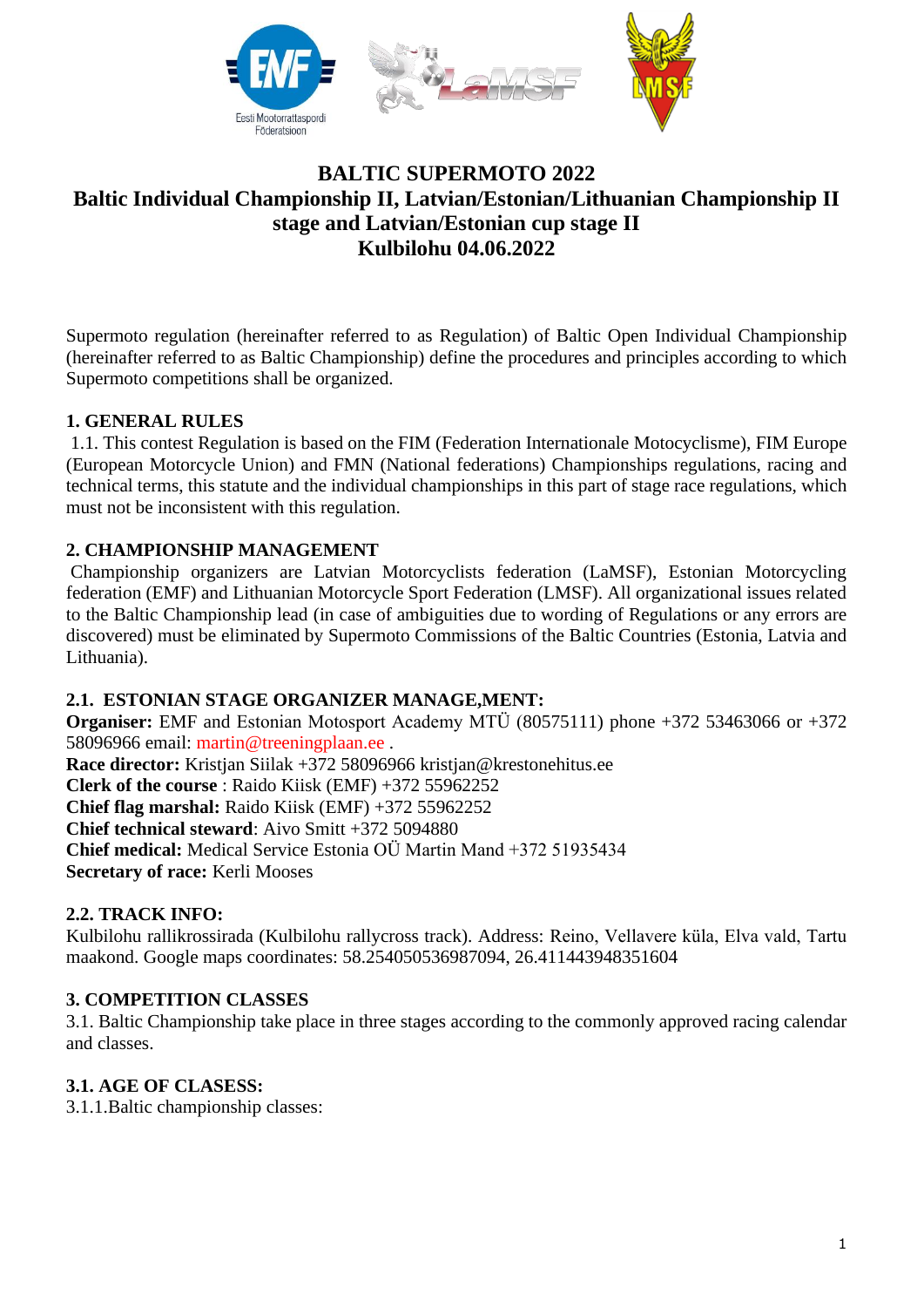

| <b>Class</b>     | Motorcycle                                                                          | Age       |
|------------------|-------------------------------------------------------------------------------------|-----------|
| S <sub>1</sub>   | Motorcycles from 250 cm3 - 750 cm3 4stroke and<br>$125 - 500$ cm3 2-stroke engines. | From 15   |
| <b>S4</b>        | Motorcycles from 250 cm3 - 750 cm3 4stroke and<br>$125 - 500$ cm3 2-stroke engines  | From 14   |
| <b>SM Junior</b> | Motorcycles from 64cc-85cc 2 strokes or till 150cc 4 stroke<br>engines.             | From 9-14 |
| <b>SM</b> Quad   | Motorcycles from 250 cm3 -<br>750 cm3 4-stroke un 125 – 500 cm3 2-stroke<br>engines |           |

## **3.2.1. Latvian/Estonian cup :**

Latvian/Estonian cup classes: SM50;SM65;SMStreet; S2; PitbikeJunior;PitbikeOpen;Pitbike160;Pitbike40+; Extra organizers class: MiniGP, SM Junior 65

#### **4. RESULTS / POINTS**

4.1. In the personal standings, points will be awarded to BC riders for each race according to the following table:

| <b>Place</b>  |                     | $\sim$<br>∸ | $\sim$<br>$\overline{\phantom{0}}$ | 4     | $\overline{\phantom{0}}$<br>C | O. | $\overline{\phantom{0}}$ | 8  | $\mathbf Q$                  | 10 <sup>1</sup> | 11 | 12 | 13       | 14             | $\overline{\phantom{0}}$<br>15 | 16 | $\overline{ }$<br>$\perp$ | 18 | 19     | 20 |
|---------------|---------------------|-------------|------------------------------------|-------|-------------------------------|----|--------------------------|----|------------------------------|-----------------|----|----|----------|----------------|--------------------------------|----|---------------------------|----|--------|----|
| <b>Points</b> | $\cap \Gamma$<br>رے | າາ<br>∠∠    | 20                                 | 18 16 |                               | 15 | 14 <sup>1</sup>          | 13 | $1^{\circ}$<br>$\frac{1}{2}$ | $\pm$           | 10 | Q  | $\Omega$ | $\overline{a}$ | O                              | ັ  |                           | ⌒  | ⌒<br>- |    |

4.2. In each class, the winner of the event is the rider who has obtained the most points; the winner will be the rider who has obtained the second best number of points, and so on, irrespective of the number of races they have finished. If a tie exists, the points scored in the Race 2 will determine the order of placing in the final standings of the event of those riders who scored points.

## **5. AWARDING**

5.1. All three races of the three Baltic Championship competitions will count towards the final standings.

5.2. Riders winning the 1<sup>st</sup> place of Baltic Championship win the title of Baltic Supermoto champion of the current year.

5.2.1. Riders winning the 1<sup>st</sup> place of Baltic Cup win the title of Baltic Supermoto cup winner of the current year.

5.3. Riders winning  $1<sup>st</sup>$ ,  $2<sup>nd</sup>$  or  $3<sup>rd</sup>$  places of Baltic Championship are awarded with gold, silver and bronze medals, cups and diplomas.

5.4. Winners of each stage (by class) are awarded according to competition regulations. Awards are presented at least to the first three places in each class.

5.5. Riders to be awarded must participate in the awarding ceremony.

5.6. Each competition organizer can set up own prize fund.

5.7. Each rider from classes: SM50; SM65; SMJUNIOR (65cc and 85cc) and Pitbike Junior are awarded with medal and organizer prize for participation.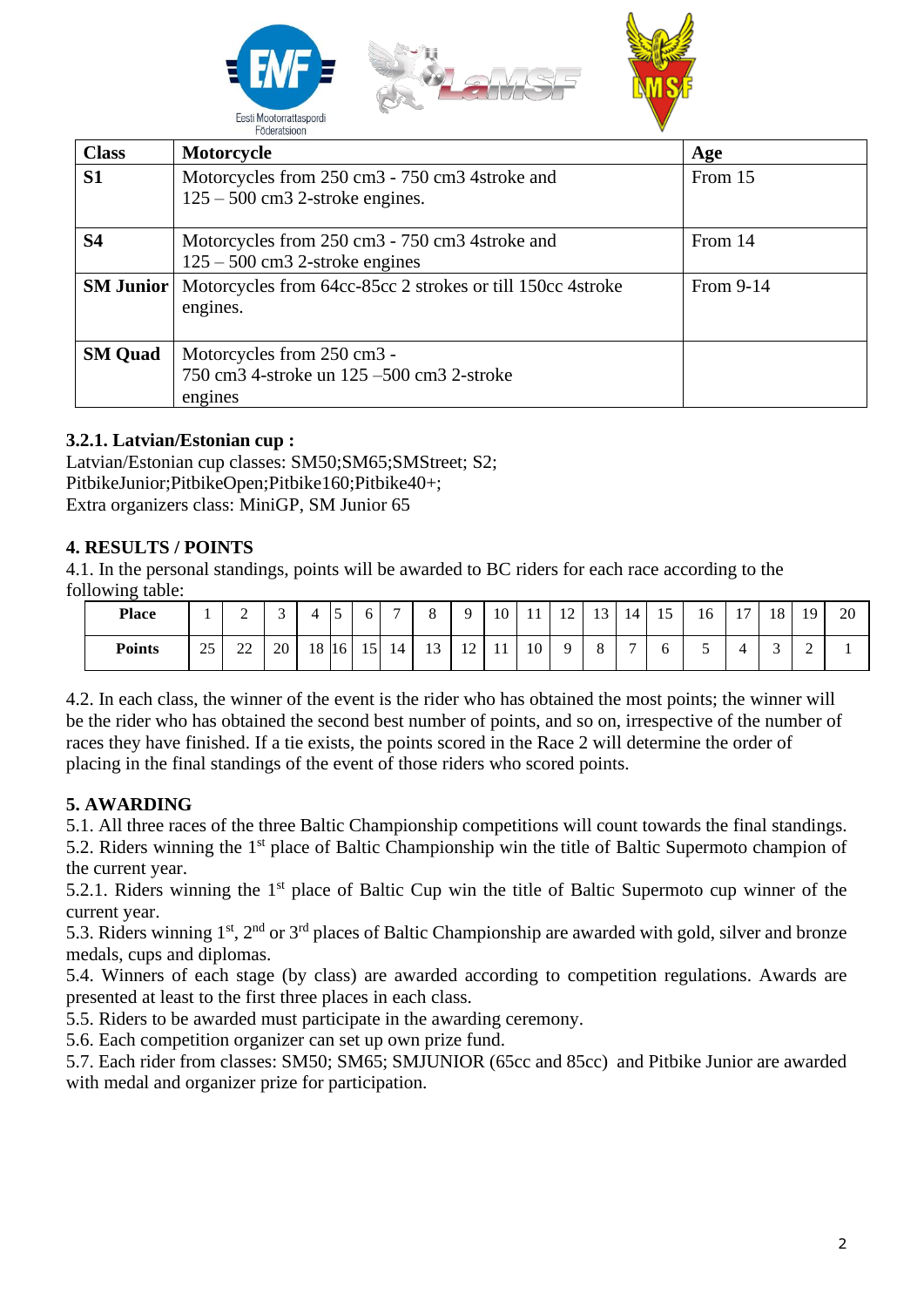

#### **6. ENTRIES**

6.1.Entries must be made on-line via EMF [www.msport.ee](http://www.msport.ee/) platform. For any info, please Contact EMF or organizer. Online registration will open 10 days (25.05.2022) before event and closes 2 days before event (02.06.2022 23.59) .

#### **7. ENTRY FEES**

7.1. SM50;SM65 - Entry fee when registering Online before event- **35 EUR**; at race day registration **40 EUR**

7.2.SM JUNIOR;PITBIKE JUNIOR; MINIGP- - Entry fee when registering Online before event- **40 EUR**; at race day registration **50 EUR** .

7.3. S1,S2,S4,SMQUAD- Entry fee when registering Online before event- **60 EUR**; at race day registration **70** EUR .

7.4. PITBIKE160; PITBIKEOpen - Entry fee when registering Online before event- **40 EUR**; at race day registration **45 EUR** .

7.5. SMStreet class entry fee before event- **50 EUR;** Race day registration- **55 EUR** .

\_\_\_\_\_\_\_\_\_\_\_\_\_\_\_\_\_\_\_\_\_\_\_\_\_\_\_\_\_\_\_\_\_\_\_\_\_\_\_\_\_\_\_\_\_\_\_\_\_\_\_\_\_\_\_\_\_\_\_

Timetable: attached 1

**Approved by** Secretary-General of EMF Helen Urbanik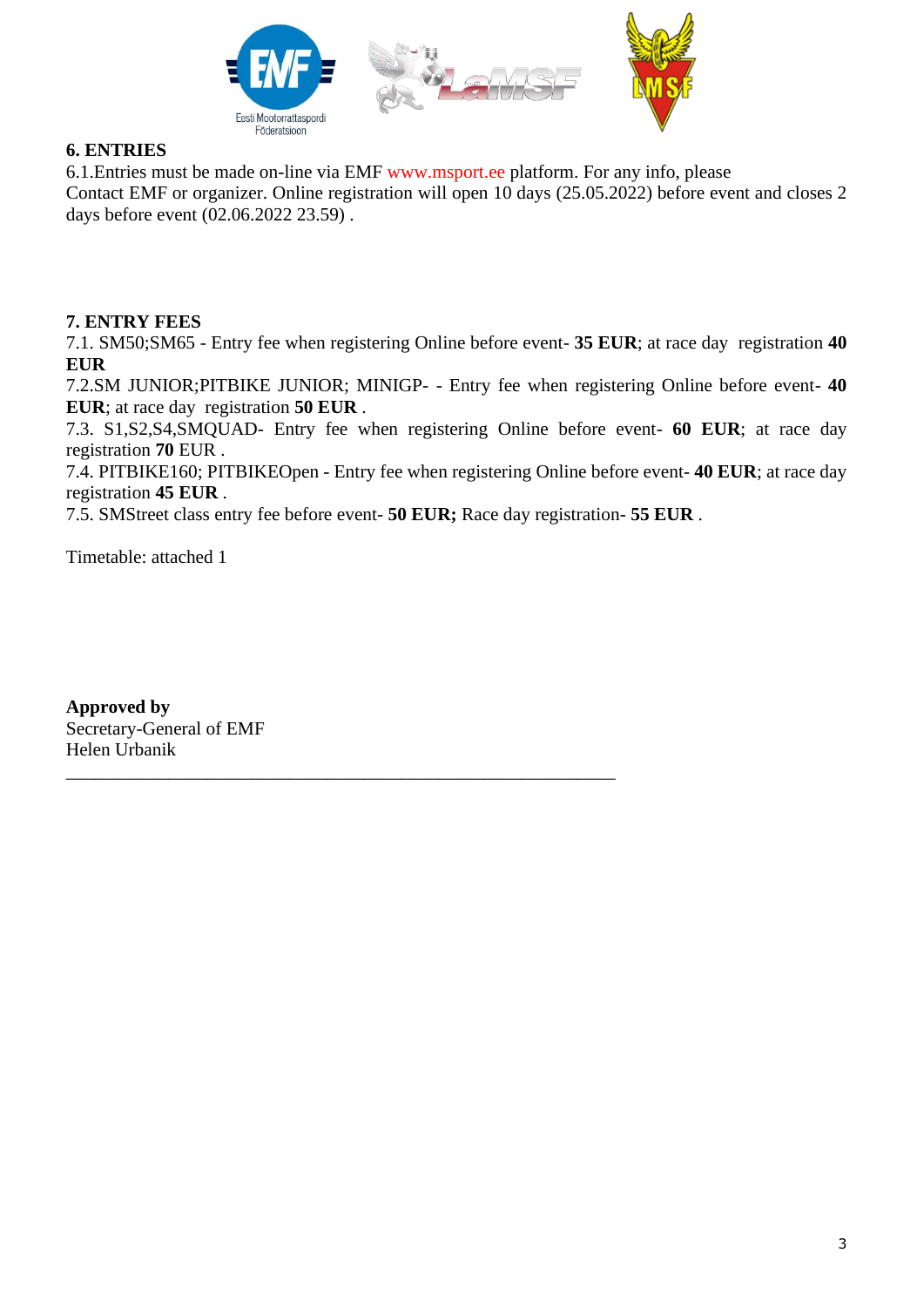

#### *Provisional timetable*

| Friday 03.06.2022 Registration and Tehnical control (bike, helmet, leather suit)<br>17:00-20:00 |                  |                   |                 |  |  |  |  |  |  |
|-------------------------------------------------------------------------------------------------|------------------|-------------------|-----------------|--|--|--|--|--|--|
| <b>Saturday 04.06.2022</b>                                                                      |                  |                   |                 |  |  |  |  |  |  |
| Registration                                                                                    | 07:00            | 09:00             |                 |  |  |  |  |  |  |
| Technical control (bike, helmet, leather suit)                                                  | 07:00            | 09:00             |                 |  |  |  |  |  |  |
| <b>Free Practice &amp; Qualification</b>                                                        |                  |                   |                 |  |  |  |  |  |  |
| <b>Class</b>                                                                                    | <b>Duration</b>  | <b>Start time</b> | <b>End time</b> |  |  |  |  |  |  |
| SM50 & SM65                                                                                     | 10min            | 08:30             | 08:40           |  |  |  |  |  |  |
| MiniGP, & Pitbike Junior                                                                        | 10min            | 08:45             | 08:55           |  |  |  |  |  |  |
| Pitbike (Pit 160, Open, 40+)                                                                    | 15min            | 09:00             | 09:15           |  |  |  |  |  |  |
| S4 & SM Street                                                                                  | 15min            | 09:20             | 09:35           |  |  |  |  |  |  |
| <b>SM Junior</b>                                                                                | 15min            | 09:40             | 09:55           |  |  |  |  |  |  |
| S <sub>2</sub>                                                                                  | 15min            | 10:00             | 10:15           |  |  |  |  |  |  |
| S <sub>1</sub>                                                                                  | 15min            | 10:20             | 10:35           |  |  |  |  |  |  |
| SMQuad                                                                                          | 15min            | 10:40             | 10:55           |  |  |  |  |  |  |
| <b>RIDERS BRIEFING</b>                                                                          | 11:10            | 11:35             |                 |  |  |  |  |  |  |
|                                                                                                 | <b>RACE 1</b>    |                   |                 |  |  |  |  |  |  |
| <b>Class</b>                                                                                    | <b>Duration</b>  | <b>Start time</b> | <b>End time</b> |  |  |  |  |  |  |
| SM50 & SM65                                                                                     | $10min + 2laps$  | 11:45             | 12:00           |  |  |  |  |  |  |
| MiniGP, & Pitbike Junior                                                                        | $10min + 2laps$  | 12:05             | 12:20           |  |  |  |  |  |  |
| Pitbike (Pit 160, Open, 40+)                                                                    | $10min + 2laps$  | 12:25             | 12:40           |  |  |  |  |  |  |
| S4 & SM Street                                                                                  | $12min + 2laps$  | 12:45             | 13:00           |  |  |  |  |  |  |
| <b>SM Junior</b>                                                                                | $12min + 2laps$  | 13:05             | 13:20           |  |  |  |  |  |  |
| S <sub>2</sub>                                                                                  | $15min + 2laps$  | 13:25             | 13:50           |  |  |  |  |  |  |
| S <sub>1</sub>                                                                                  | $15min + 2laps$  | 13:55             | 14:20           |  |  |  |  |  |  |
| SMQuad                                                                                          | $12min + 2laps$  | 14:25             | 14:35           |  |  |  |  |  |  |
| <b>Technical Pause</b>                                                                          |                  | 14:35             | 15:00           |  |  |  |  |  |  |
| <b>RACE 2</b>                                                                                   |                  |                   |                 |  |  |  |  |  |  |
| <b>Class</b>                                                                                    | <b>Duration</b>  | <b>Start time</b> | <b>End time</b> |  |  |  |  |  |  |
| SM50 & SM65                                                                                     | $10min + 2laps$  | 15:00             | 15:15           |  |  |  |  |  |  |
| MiniGP, & Pitbike Junior                                                                        | $10min + 2laps$  | 15:20             | 15:35           |  |  |  |  |  |  |
| Pitbike (Pit 160, Open, 40+)                                                                    | $10min + 2laps$  | 15:40             | 15:55           |  |  |  |  |  |  |
| S4 & SM Street                                                                                  | $12min + 2$ laps | 16:00             | 16:15           |  |  |  |  |  |  |
| <b>SM Junior</b>                                                                                | $12min + 2$ laps | 16:20             | 16:35           |  |  |  |  |  |  |
| S <sub>2</sub>                                                                                  | $15min + 2$ laps | 16:40             | 17:05           |  |  |  |  |  |  |
| S <sub>1</sub>                                                                                  | $15min + 2$ laps | 17:10             | 17:35           |  |  |  |  |  |  |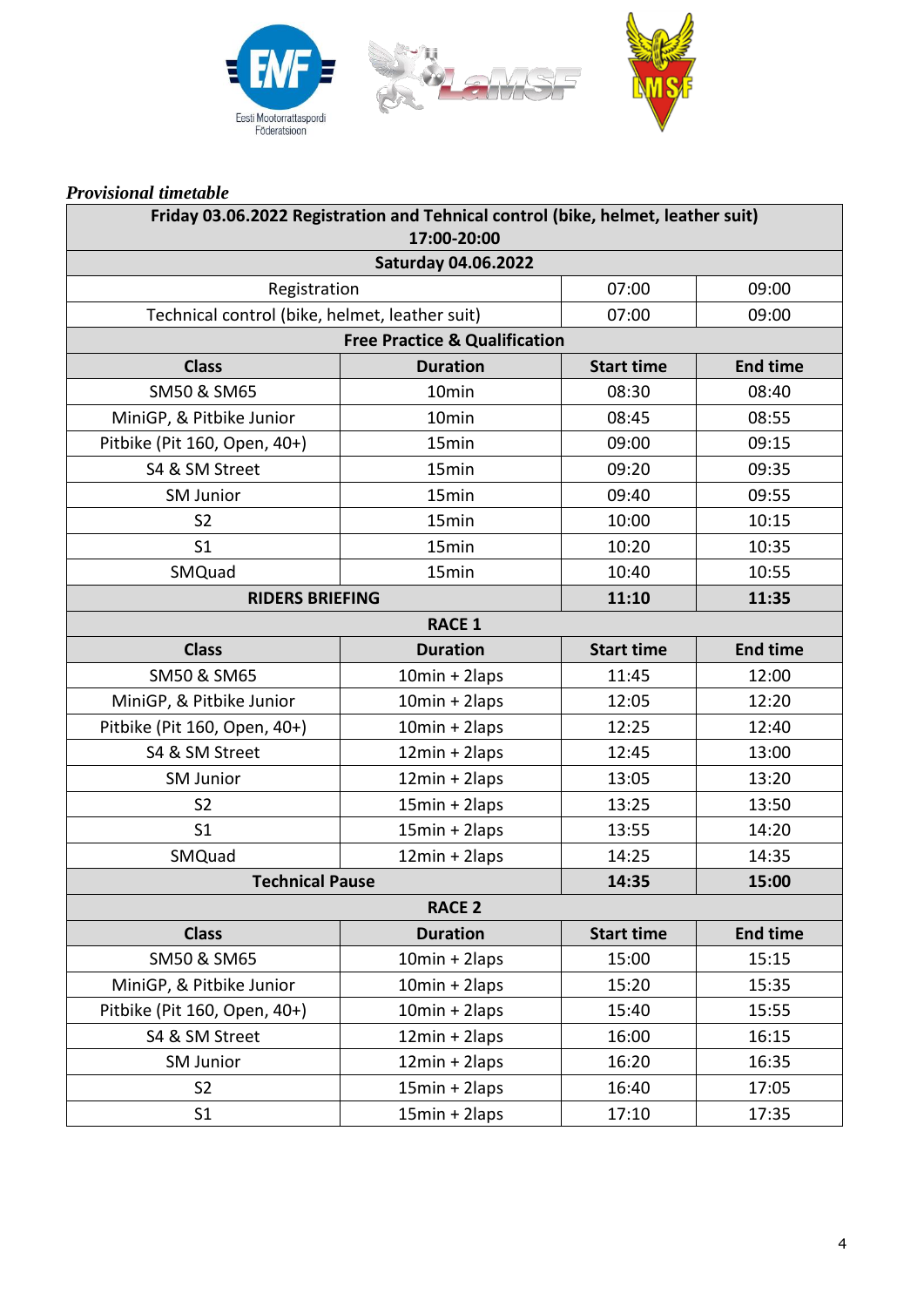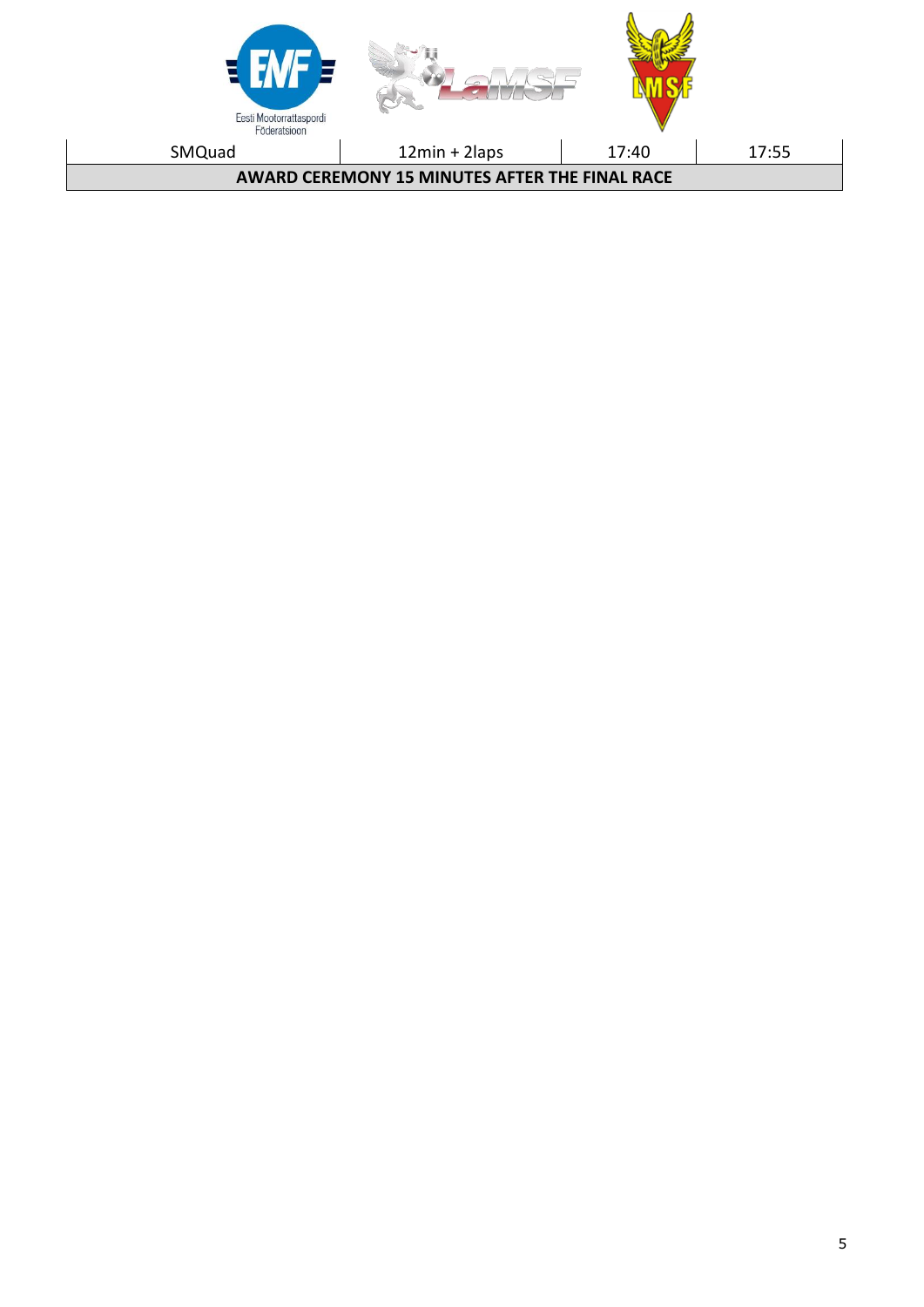

# **Baltic SUPERMOTO championships training day 3.06.2022**

## **Registration and technical control 18:00-20:00**

**Provisional** timetable for 3.06.2022 trainings

## **Track fee for training day:**

- 15 eur for SM50, SM65, SMJunior, MiniGP, Pitbike Junior
- 25 eur for all the rest of the classes

*Track fee must be payed before training*

| <b>Class</b>                      | <b>Start time</b> |
|-----------------------------------|-------------------|
| SM50, 65, Pitbike Junior, MiniGP  | 13:00             |
| Pitbike (160, Open, 40+)          | 13:20             |
| S1; S2; S4, Street (only asphalt) | 13:40             |
| SM Junior (full track)            | 14:00             |
| S1, S2 (full track)               | 14:20             |
| Quad                              | 14:40             |
|                                   |                   |
| <b>Track preparation</b>          | 14:40             |
| SM50, 65, Pitbike Junior, MiniGP  | 14:55             |
| Pitbike (160, Open, 40+)          | 15:15             |
| S1; S2; S4, Street (only asphalt) | 15:35             |
| SM Junior (full track)            | 15:55             |
| S1, S2 (full track)               | 16:15             |